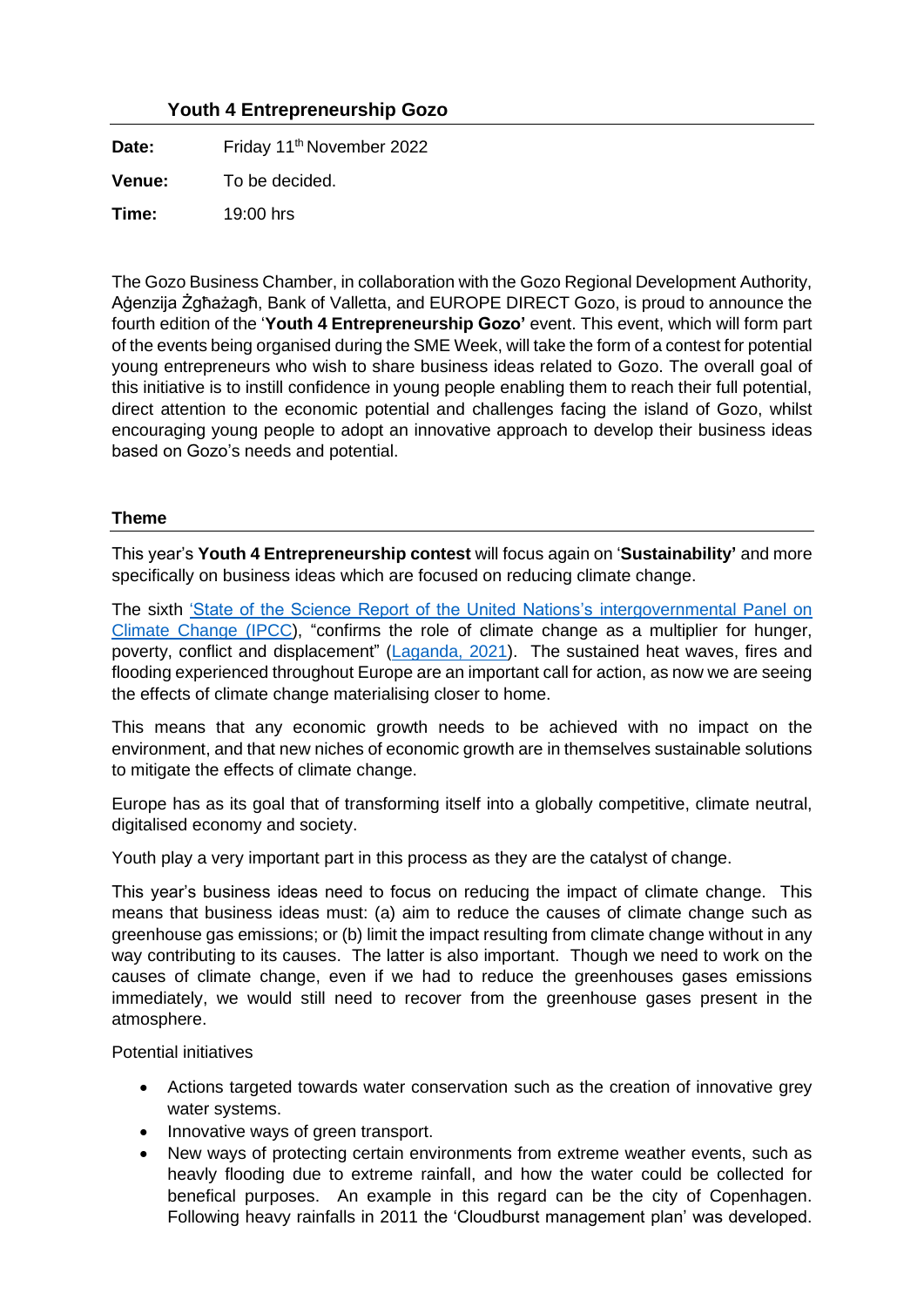Innovative ways included in the plan comprise also new bicycle routes that also serve as storm-water channels.

- Green walls and roofs to help control the temperatures, but also to absorb water and reduce run-off during storms.
- Building management systems targeted towards increasing the use of energy in building.
- Innovative ways of increasing the generation and uptake of renewable energy.
- Making places such as large retail outlets more energy sustainable, such as for example through the introduction of solar tube which channel sunlight (free) into any environment.<sup>1</sup>

Always remember that all the ideas must make business sense even if the profits are going to be used for example to finance the actions of a non-governmental organisation!

You can also think yourself as a business consultant who comes up with a bright idea which needs to be presented to the government of the day to be implemented. So think of this pitch as the best way how to present your idea to potential investors, thinking also how can this be financed, even if this is for the public interest. In 2020, and 2021 we already had some wonderful ideas which were related principally on how renewable energy could be generated here in Gozo. Here you can find useful links related to the 2020 and 2021 editions: [link1;](https://www.youtube.com/watch?v=xEnzgZV1rrQ&t=36s) link [2;](https://www.youtube.com/watch?v=YSeevlBfzQg&t=339s) [link 3;](https://www.youtube.com/watch?v=W1YVsp2zCPY&t=2503s) [link 4.](https://www.youtube.com/watch?v=zWmyk3JVTFQ&t=6s)

The above are just some examples. The best idea will be selected on the following criteria:

- **Applicability to the Gozitan context**. This means that any idea that is submitted must be related to Gozo.
- **Innovative Approach.**
- **Ability to solve a potential problem or to cater for a specific need.**
- **Quality of the Pitch**

## **Who is eligible to apply?**

This contest is aimed at young people between the age of 16 and 30. Applicants should be at least 16 years of age, and not more than 30 years of age, at the time of submission. Applicants should be residents in the Maltese islands, but they may not necessarily be from Gozo. The idea, however, must be strictly related to Gozo. A group of persons may team together to present their ideas. In this case it must be clearly indicated in the application form.

**While applicants from previous years can participate they cannot submit the same idea, nor can the same idea be submitted by other persons or groups. If a similar idea is presented this needs to be substantially different from what had been presented.**

### **Coaching session**

**Aġenzija Żgħażagħ** will be conducting coaching sessions for potential applicants. The JAYE Foundation will be conducting a specific session on Financials. The exact dates and location will be communicated in due course. The timeline will be as follows:

• **13 May 2022** Launch of the Youth4Entrepreneurship Event

<sup>1</sup> European Commission, Directorate-General for Climate Action, *Our planet, our future : fighting climate change together*, Publications Office, 2018, **<https://data.europa.eu/doi/10.2834/04721>**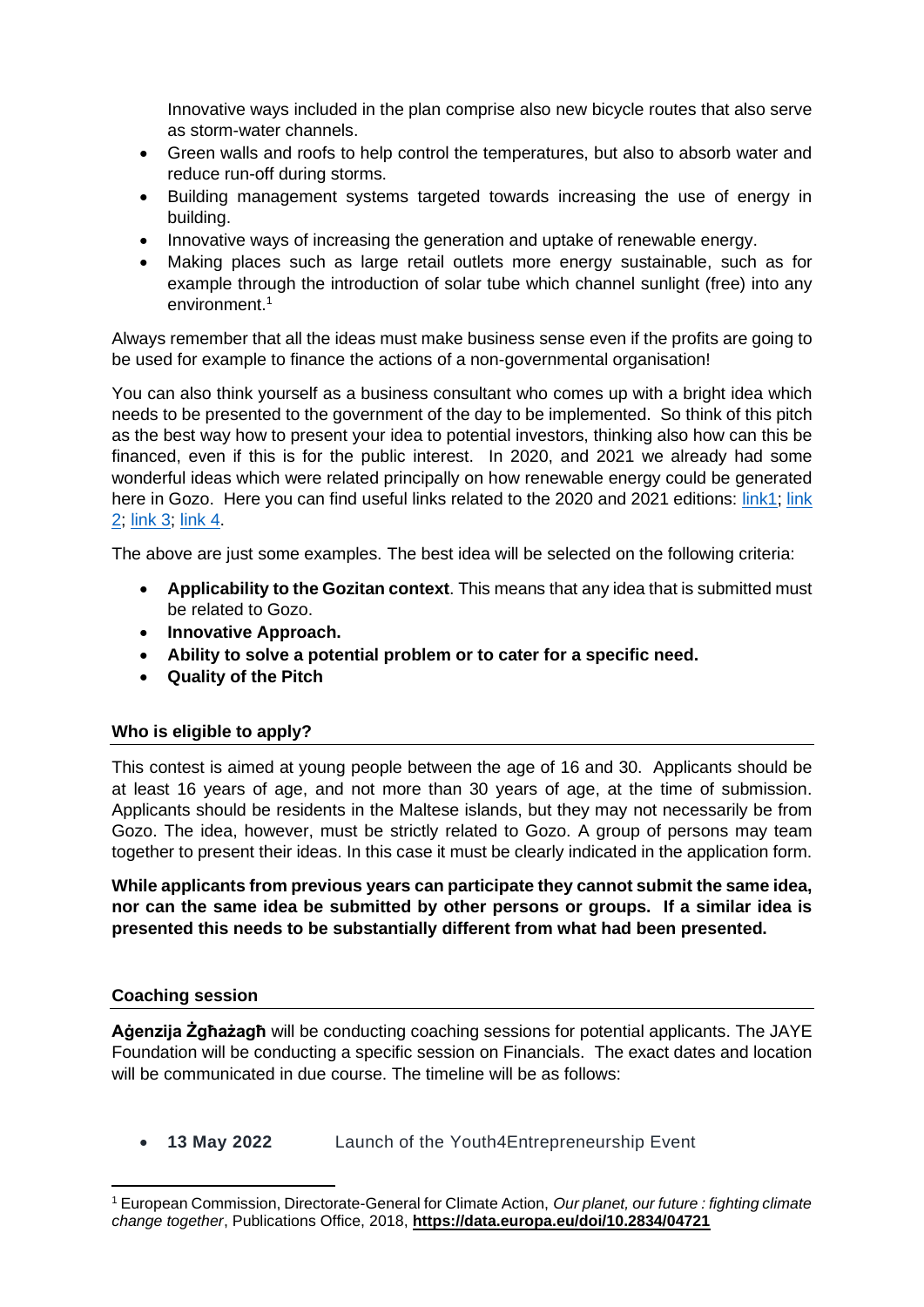- **June 2022** Session 1 Information session about the contest,
	- Entrepreneurship, Climate Change and Gozo
- **July 2022** Session 2 Planning and Drafting a Proposal
- **August 2022** Session 3 Financials
- **September 2022** Session 4 Pitching of Ideas
- **September 2022** Submission of Proposal
- **October 2022** Session 5 Public Speaking
- **November 2022** Y4E Event

### **How to apply:**

Potential young entrepreneurs are invited to attend the launch of the Youth4Entrepreneurship contest. They can also apply through this [link](https://forms.gle/AzKbLMKxxFXn69Gx9) to attend for the Sessions. Applicants who wish to participate without attending the sessions can submit their ideas through this [link](https://forms.gle/qBbGzCceJPrc6y2w7) by not later than **Friday 30th September 2022**. All eligible participants will be able to present their business idea during an event to be held on **Friday 11 th November 2022**.

All entries will be acknowledged. Applicants will also be informed whether their entry is eligible or not. If an applicant or an idea is not eligible, applicants may still be able to re-submit a new application. Those who submit their application later than **Friday 23 th September**, may not necessarily be provided with a reply within the required timeframes to be able to submit a new application.

### **Proposal Guidelines**

The proposed idea is to be uploaded (in PDF format) on the following link: <https://forms.gle/qBbGzCceJPrc6y2w7>

### **Length of proposal – not more than 500 words.**

### **Presentation of Proposal on 11 th November 2022**

A powerpoint projector, laptop and screen will be available to the participants during the event. If the event is held online the participants will be able to present their idea on an online platform.

During this session, young people or groups will have the opportunity to pitch their business ideas during a **ten-minute, ten-slide live pitch**, in front of a panel of business experts.

The **presentation** should focus on these main aspects:

- Background / Scope
- Presentation of the actual idea, and how this will be implemented
- Potential Budget / Funding / Source of Financing
- Difficulties that can be encountered in the implementation of this idea

The experts will also have the possibility to ask questions after the presentation. During the 11<sup>th</sup> November event all the participants will be awarded a certificate of participation.

**The proceedings during the event will be in English. This means that the pitch during the event must also be conducted in English.**